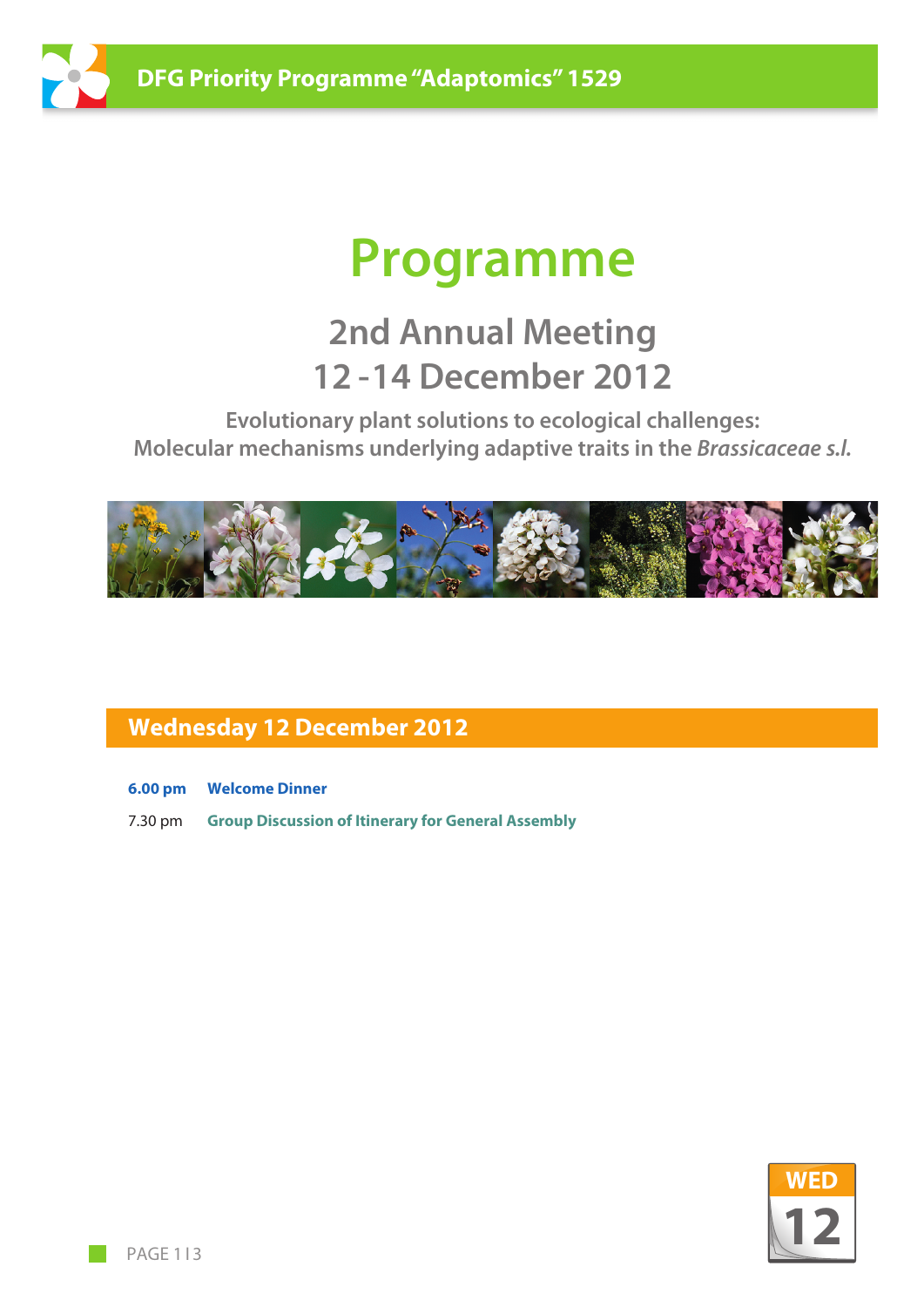

### **Thursday 13 December 2012**

| <b>Chair: Ute Krämer</b>    |                                                                                                         | Please mount <b>posters</b> in Foyer before 1.30 pm                                                                                               |  |
|-----------------------------|---------------------------------------------------------------------------------------------------------|---------------------------------------------------------------------------------------------------------------------------------------------------|--|
| 9.00 am                     | <b>Opening Remarks</b>                                                                                  |                                                                                                                                                   |  |
| 9.00 am                     |                                                                                                         | <b>Eric Schranz</b><br>"Analysis and sequencing of the Cleome and Aethionema genomes as<br>outgroups to the Brassicaceae"                         |  |
| 9.30 am                     | Project 15                                                                                              | <b>Canan Külahoglu</b><br>"Comparative Transcriptome Atlases in Cleome"                                                                           |  |
| 10.00 am                    | Project 4                                                                                               | <b>Marcus Koch</b><br>"BrassiBase up and running"                                                                                                 |  |
|                             | 10.30 am Coffee Break                                                                                   |                                                                                                                                                   |  |
| 11.00 am                    |                                                                                                         | <b>Collective Initiative Arabidopsis Phylogenomics Project</b><br>Introduction: Marcus Koch<br><b>Discussion &amp; Planning</b>                   |  |
| 12.15 pm Lunch              |                                                                                                         |                                                                                                                                                   |  |
| <b>Chair: Detlef Weigel</b> |                                                                                                         |                                                                                                                                                   |  |
| 1.30 pm                     | Project 12                                                                                              | <b>Timothy Sharbel</b><br>"Muller's ratchet and apomixis in Boechera: setting the stage for<br>understanding maladaptation"                       |  |
| 2.00 pm                     | Project 10                                                                                              | <b>Johannes Metz</b><br>"Long-term and short-term selection in response to climate variation in an<br>annual Crucifer - an experimental approach" |  |
| 2.30 pm                     | Project 10                                                                                              | <b>Dino Jolic</b><br>"Recent progress in whole genome assembly"                                                                                   |  |
| 3.00 pm                     | Project 8                                                                                               | <b>Daniel Koenig</b><br>"The footprint of mating system shift and colonization on the genome of<br>a species"                                     |  |
| 3.30 pm                     | <b>Coffee Break &amp; Poster Session (Foyer)</b><br><b>Meeting Steering Committee (Conference Room)</b> |                                                                                                                                                   |  |
| <b>Chair: Marcus Koch</b>   |                                                                                                         |                                                                                                                                                   |  |
| 5.00 pm                     |                                                                                                         | <b>Adrien Sicard</b><br>"Evolution of the 'selfing syndrome' in the Capsella genus"                                                               |  |
| 5.30 pm                     | Project 1                                                                                               | <b>Nina Kottenhagen</b><br>"GORDITA-like genes in Brassicaceae: Introduction, molecular evolution and<br>determination of fitness proxies"        |  |
| $6.00 \text{ pm}$           | Project 1                                                                                               | <b>Olesia Gavryliuk</b><br>"GORDITA-like genes in Brassicaceae: Identification of interaction<br>partners of GOA proteins"                        |  |
| 7.00 pm                     | <b>Conference Dinner (Kaminzimmer)</b>                                                                  |                                                                                                                                                   |  |